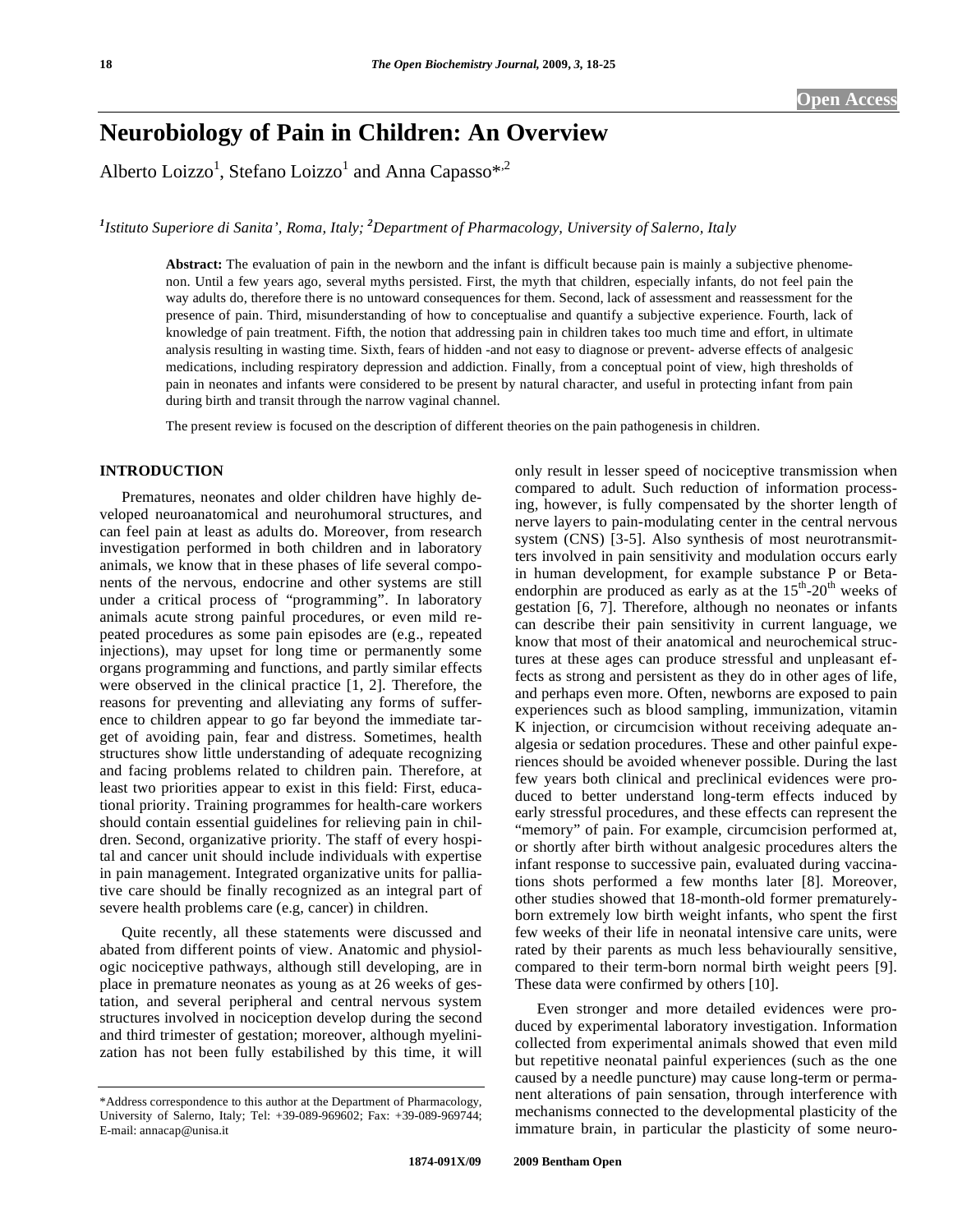chemical structures, as for example the opioid receptors sensitivity [11, 12]. In fact, these stressful procedures administered within a critical window of increased sensitivity of biochemical structures to environmental changes, during specific structure synthesis periods in the developing brain, named "critical periods" of development may produce longterm or permanent alterations of said structures or functions. Moreover, effects of repetitive pain procedures coupled to repeated brief-lasting maternal separation during lactation period in rodents go far beyond pain sensitivity alteration. Rodent pups which in the neonatal period are exposed to these slight stressful procedures (daily saline subcutaneous injection plus 10 minutes deprivation from mother, up to weaning), display as adults a variety of behavioural, metabolic, hormonal and physiologic alterations. For example, they show enduring alterations of the immune system, consistent increase of body weight and upsetting of visceral fat distribution, accompanied by alteration of glucidic and lipidic metabolic parameters, alteration of hypothalamuspituitary-adrenal axis hormones feedback control mechanisms, and alterations of brain hippocampus neurophysiological parameters, indicating chronic derangement of brain plasticity modulation mechanisms [13-15] Table **1**. Ruda *et al.* [16] studied a model of long-term effects of neonatal pain based on intraplantar hindpaw injection of complete Freund's adjuvant, and showed that when adults, in these rats which underwent further inflammation, the dorsal horn of the spinal cord on the side ipsilateral to the site of the previous neonatal inflammation, expressed significantly higher density of *Fos*-immuno-reactive neurons as compared to that on the contralateral side. Therefore, animal experiments are of great help in the understanding that children's sensitivity

| Acute pain                            |
|---------------------------------------|
| Procedure-related pain                |
| Peri-operative pain                   |
| <b>Burns</b>                          |
| Trauma                                |
| Acute illness                         |
| Cancer pain                           |
| Tumor-related pain                    |
| Therapy-related pain                  |
| Chronic non-malignant pain            |
| Headaches                             |
| Juvenile rheumatoid arthritis         |
| Chronic abdominal pain                |
| Haemophilia                           |
| Sickle cell disease                   |
| Chronic debilitating diseases         |
| Reflex sympathetic dystrophy          |
| (modified from Gaukroger, 1991) [23]. |

# **Table 1. Types of Pediatric Pain**

to pain, and to pain-inducing procedures, should be viewed with greater attention by our mind, not only for the immediate elimination or assuaging pain and suffering whenever possible, but also for attenuating long-term or permanent consequences in the adult's life, possibly induced by stress and cascade consequences triggered by pain.

# **TYPES OF PAIN IN CHILDREN**

 Neurobiology of pain in children has peculiar developmental aspects; repeated or strong pain experiences may include stress-induced hormonal derangements which may produce prolonged structural and functional alterations in pain pathways that can last into adult life [17, 18]. Besides, most types of pain in children can be classified under the same taxonomy as adults, with differences in the relative prevalence and incidence of the various types [19-21]. Although pain classes are not diagnoses, categorizing pain helps guide treatment. Several systems for classifying pain exist. These include multidimensional classification systems, such as the IASP Classification of Chronic Pain [22] and a variety of systems based on a single dimension of pain experience. Of the latter systems, those based on pain duration (i.e., acute v/s chronic pain) and underlying pathophysiology i.e., nociceptive v/s neuropathic pain) are used most often.

Epidemiological data have been produced, but usually these are related to specific information. An example of data is added in the following Box **1**:

| Over one-third of school-age children will sustain injuries severe<br>enough to be treated by a doctor or nurse. The yearly costs have been<br>estimated to be 1.8 billion US\$ [24]                                |
|---------------------------------------------------------------------------------------------------------------------------------------------------------------------------------------------------------------------|
| Traumatic injuries occur in more than 20 million US children each<br>year, and are the leading source of death in children over the age of 1<br>year $[25]$                                                         |
| Prevalence of children who ever experienced toothache ranges from 5<br>to 33% [26]                                                                                                                                  |
| Headache in pediatric population is substantially underdiagnosed.<br>Studies indicate an overall prevalence of 8 up to 60% in various chil-<br>dren and adolescent populations [27]                                 |
| Accurate prevalence of severy ill children with life-limiting condi-<br>tions in need of palliative care is not available, but figures are tending<br>to converge on 10 per 10000 children aged 0-19 per annum [28] |

### **Box 1.**

## **PAIN ASSESSMENT**

 Infant pain assessment is not universally standardized. Several specialists and clinicians associations insist on a concept of pain which is also comprehensive of a wider vision of children's health and environment control. This concept was well summarized in the title of the paper "Prevention and management of pain and stress in the neonate" [29], and includes two of the main priciples in this field. The first is that pain must be prevented in each of its various aspects whenever possible. The second, that pain is a strong stressful procedure, and is accompanied and followed (and often preceeded as in the case of procedural pain) by a constellation of behavioural and pathophysiologic reactions inside the organism (Table **2**).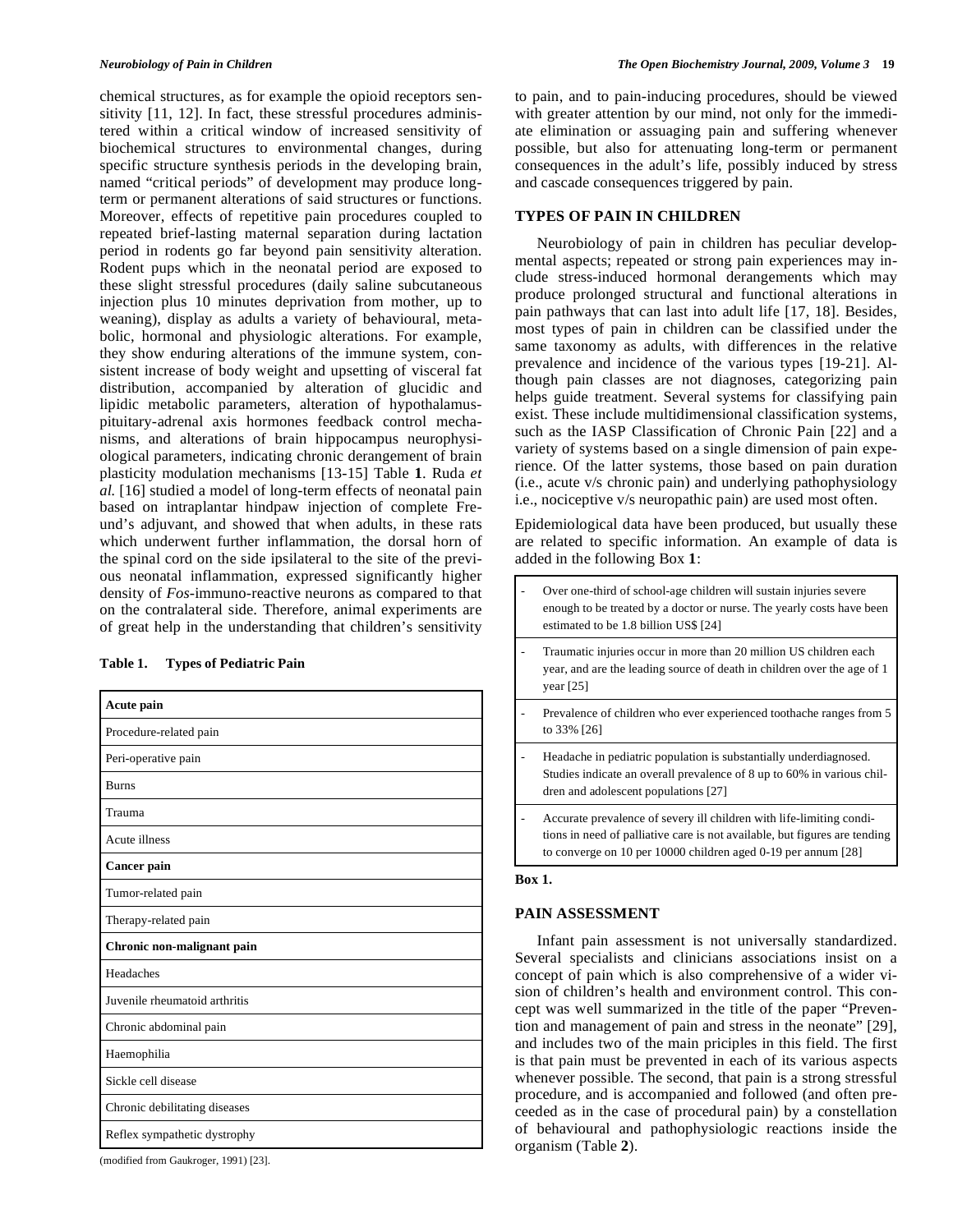#### **Table 2. Markers Used to Indicate Pain in Neonates**

| Cardiorespiratory                                                   |
|---------------------------------------------------------------------|
| Increase in heart rate                                              |
| Increase in blood pressure                                          |
| Increase in respiratory rate                                        |
| Fall in trancutaneous oxygen concentration                          |
| <b>Sweat gland</b>                                                  |
| Increase in palmar sweating                                         |
| Increase in electrical conductance of the skin                      |
| Hormonal                                                            |
| Increased plasma concentrations                                     |
| Cortisol                                                            |
| Catecholamines                                                      |
| Renin activity and aldosterone                                      |
| Growth hormone                                                      |
| Glucagon                                                            |
| Suppression of insulin secretion                                    |
| <b>Behavioural</b>                                                  |
| Changes in facial expression                                        |
| Onset and duration of crying (or in some cases, stopping of crying) |
| Flexor withdrawal of limb                                           |

(Modified from Chiswick, 2000) [30].

**Consequences of Pain in Infants** 

**Immediate effects**  • Fear • Irritability • Disturbance of sleep and wakefulness state • Increased oxygen consumption • Ventilation-perfusion mismatch • Diminished nutrient intake • Increased gastric acidity **Short term effects**  • Impaired emotional bonding • Altered immunological function • Delayed healing • Enhanced catabolism **Long term effects**  • Alteration in response to subsequent painful experience • Developmental retardation Memory of pain

(Modified from Mathew and Mathew, 2003) [31].

 Because of the varying capabilities of communication, age-appropriate pain assessment tools are needed to facilitate accurate appraisal, i.e., in neonates, infants, toddlers, children. The three major modalities to pain assessment are: selfreports, behavioural observation, and monitoring of physiological parameters [32-37].

 Pain can be assessed using self-report, because pain is a subjective experience. This method is to be applied in the case of mature children. Children have to accurately report on the location, sensory quality, intensity, affective elements and tolerability of pain. Because of the general skepticism of self-reports of pain from children, health care professionals sometimes tend to depreciate the validity of a child's pain complaints. These however may be of the greatest help [32- 37].

 When communication is not possible, for children who are too young to understand the use of self-report scales, and children with cognitive impairment and/or physical handicaps, is necessary to resort to behavioural observation. Behavioural responses to pain change with the age and often with the type of pain (e.g., acute versus chronic), and follow a developmental trend. Therefore, several behavioural and physiological measurement tools were developed to assess pain in infants and nonverbal children; most useful parameters are: vocalization/ verbalization, facial expression, body language, and emotional state. The reliability and validity of behavioural observations are highest when the pain being measured is short in duration and acute in nature, such as pain associated with medical procedures. Facial expression has been found to be one of the most consistent indicators of pain. Components include brow bulge, eye squeeze, nasolabial furrow, open lips, vertical stretch mouth, horizontal stretch mouth, lip purse, taut tongue, and chin quiver [32- 37].

 Parents/caretakers are the most consistent persons caring for a child and usually know what behaviors signal pain and what measures may comfort their child. Parents should be encouraged to participate in their child's pain assessment and management. This participation will not only benefit the child, but also give them a sense of control and help [32-37]. Children's pain and distress can be evaluated with the aid of objective physiological measures. Those parameters that have been tested as pain measures include heart rate, respiration rate, blood pressure, palmar sweating, cortisol levels, vagal tone, and endorphin concentrations. Other physiologic responses to pain include pupil dilation, flushing or pallor, nausea, and decrease in oxygen saturation. Many of these parameters have been incorporated into behavioral scales to form a more comprehensive assessment in infants and nonverbal children [38, 39].

 Frequently used assessment scales include those in Box **2**.

 Procedural pain (e.g., bone marrow biopsies, lumbar punctures or wound care and so on) is usually brief and can be a daily occurrence. These encounters, despite their brevity, can be traumatic. To prevent suffering, multiple modalities may be required. Current considerations suggest the implementation of imagery and distraction, since these techniques have been shown to be effective in children. The use of topical analgesics lessens the trauma of many procedures,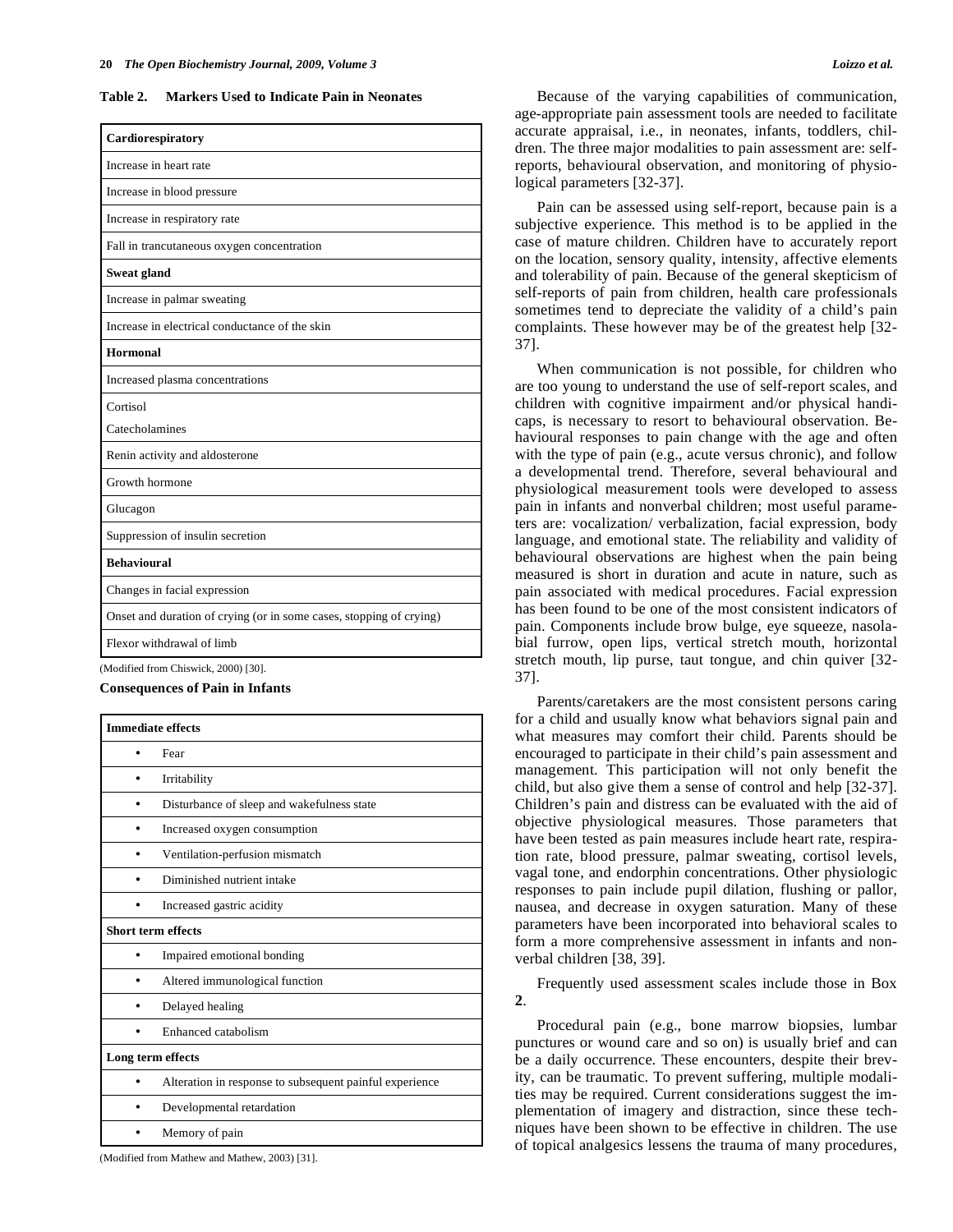| <b>Based on Behavioural Change</b>                          |                                                                                                                                                                   |  |  |  |
|-------------------------------------------------------------|-------------------------------------------------------------------------------------------------------------------------------------------------------------------|--|--|--|
|                                                             | Neonatal Facial Coding System (NFCS)                                                                                                                              |  |  |  |
|                                                             | Infant Body Coding System (IBCS)                                                                                                                                  |  |  |  |
|                                                             | Neonatal Infant Pain Scale (NIPS)                                                                                                                                 |  |  |  |
|                                                             | Pain assessment in Neonates (PAIN)                                                                                                                                |  |  |  |
|                                                             | Liverpool Infant Distress Scale (LIDS)                                                                                                                            |  |  |  |
|                                                             | Modified Behavioural Pain Scale                                                                                                                                   |  |  |  |
|                                                             | Children's Hospital of Eastern Ontario Pain Scale (CHEOPS)                                                                                                        |  |  |  |
|                                                             | Neonatal assessment of Pain Inventory (NAPI)                                                                                                                      |  |  |  |
|                                                             | Behavioural pain score                                                                                                                                            |  |  |  |
|                                                             | Clinical scoring system                                                                                                                                           |  |  |  |
| <b>Combination of physiological and behavioural changes</b> |                                                                                                                                                                   |  |  |  |
|                                                             | CRIES ( <i>i.e.</i> , crying, change in transcutaneous oxygen satura-<br>tion, heart rate, blood pressure, facial expression and alteration<br>in sleep pattern). |  |  |  |
|                                                             | Pain Assessment Tool (PAT)                                                                                                                                        |  |  |  |
|                                                             | Premature Infant Pain Profile (PIPP)                                                                                                                              |  |  |  |
|                                                             | Scale for Use in Newborns (SUN)                                                                                                                                   |  |  |  |
|                                                             | <b>COMFORT Score</b>                                                                                                                                              |  |  |  |

(Modified from Mathew and Mathew, 2003) [31].

**Box 2. Pain Assessment Scales In Infants** 

and the affective interaction with mother may prevent or attenuate some sequelae of stressful procedures. Sedation units afford safe completion of procedures with minimal duress for the child.

 An increase in pulmonary artery pressure and an increase in the level of stress hormones such as ACTH, adrenaline,

*Neurobiology of Pain in Children The Open Biochemistry Journal, 2009, Volume 3* **21**

noradrenaline, corticosteroids, glucagon and aldosterone is seen when painful stimuli are inflicted upon neonates undergoing surgery without sufficient analgesia Table **3**.

## **PHARMACOLOGICAL INTERVENTION**

 Analgesic drugs to be used in children are the same as for adults, and are administered using analogous procedures, but in the prevention and management of pediatric pain there are some important differences and general rules. The preferred administration routes are oral and rectal. Pain caused by intravenous and subcutaneous or intramuscular injection may be alleviated through the use of topical analgesic ointment. Pain should be prevented whenever possible, and in case of chronic pain analgesics should be administered according to a time programming, and not as needed. This approach saves children from suffering, requires lower doses of analgesic and lowers the possibility of tolerance effects. In the Box **3** some recommendations for pain treatment are reported.

 The "analgesic ladder" for pain management proposed by the WHO [40], consists of a three-steps approach to pain treatment. Pain is classified as mild, moderate or severe, and analgesic choices are adjusted accordingly. The sequential use of analgesic drugs is based on the child's level of pain, and the first step in controlling mild pain is a non-opioid analgesic. If pain persists, an opioid for mild to moderate pain should be given together with non-opioid drug, if appropriate, for supplementary analgesia (step 2). When a weak opioid combined with a non-opioid fails to provide relief, an opioid for moderate to severe pain should be substituted (step 3). Morphine is the drug of choice in this instance. Again, non-opioid analgesics may be continued, and adjuvant drugs may be given for specific indications, according to the following scheme:

1) Non-steroidal anti-inflammatory drugs (NSAIDS) and paracetamol, with or without adjuvant drugs. Most common uses include acute pain, peri-surgical pain, headache, musculo-skeletal conditions. Most common

| <b>Markers Frequently Used to Indicate Pain in the Neonate</b><br>Table 3. |
|----------------------------------------------------------------------------|
|----------------------------------------------------------------------------|

|                    | <b>Premature Infant Pain Pro-</b><br>file           | <b>Neonatal Facial Coding</b><br>Scale (NFCS)  | <b>Neonatal Infant Pain</b><br>Scale (NIPS) | <b>CRIES Score</b>                           |
|--------------------|-----------------------------------------------------|------------------------------------------------|---------------------------------------------|----------------------------------------------|
| Variables assessed | Gestational age Behaviour                           | Brow bulge                                     | Facial expression                           | Crying                                       |
|                    | Heart rate                                          | Eye squeeze                                    | Cry                                         | Requires increased oxygen admini-            |
|                    | Oxygen saturation                                   | Nasolabial furrow                              | Breathing patterns                          | stration                                     |
|                    | Brow bulge                                          | Open lips                                      | Arms                                        | Increase of vital signs                      |
|                    | Eye squeeze                                         | Stretch mouth                                  | Legs                                        | Expression                                   |
|                    | Nasolabial furrow                                   | Lip purse                                      | Arusal condition                            | <b>Sleeplessness</b>                         |
|                    |                                                     | Taut tongue                                    |                                             |                                              |
|                    |                                                     | Chin quiver                                    |                                             |                                              |
|                    |                                                     | Tongue protrusion                              |                                             |                                              |
| Reliability        | Inter- and intrarater reliability<br>>0.93          | Inter- and intrarater reli-<br>ability $>0.85$ | Interrater reliability $>0.92$              | Interrater reliability $>0.72$               |
| Clinical utility   | Feasibility and utility estab-<br>lished at bedsite | Feasibility established at<br>bedsite          | Not established                             | Nurses preferred CRIES over another<br>scale |

(Modified from Anand *et al.* 2001) [33].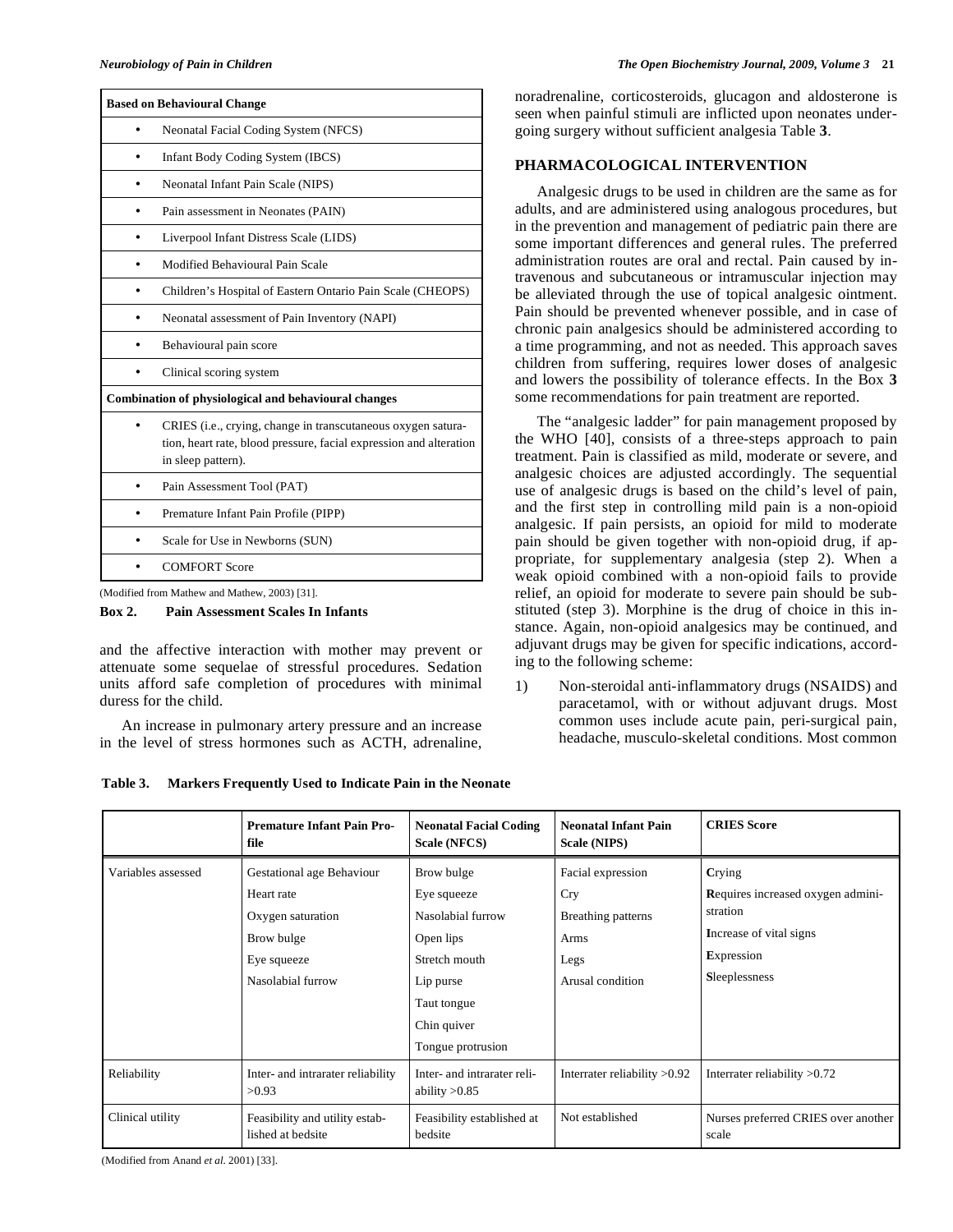| Pain in children is often unrecognized and undertreated, particularly in neonates. At any ages prematures, neonates and children do feel pain, and<br>require analgesia as adults do |
|--------------------------------------------------------------------------------------------------------------------------------------------------------------------------------------|
| If a medical procedure is painful in adults, it must be considered painful in children                                                                                               |
| Newborns may experience a greater sensitivity to pain, and are much more susceptible to the long-term effects of pain, compared to older children<br>and adults                      |
| Adequate treatment of pain may be associated with decreased clinical complications and decreased mortality                                                                           |
| The appropriate use of pharmacological devices, associated to non pharmacological tools, prevent, reduce or eliminate pain in most clinical<br>situations                            |
| Sedation should be administered with care: it may, or it may not alleviate pain, but may mask children's behavioural response to pain                                                |
| Clinical units should develop written guidelines and protocols for the managements of pain in neonates and children                                                                  |

(Modified from Anand *et al.* 2001) [33].

**Box 3.** 

substances, and recommended doses per os are: ibuprofen (5-10 mg/kg every 6-8 h); diclofenac (1 mg/kg every 6-8 h); naproxen (5 mg/kg every 8-12 h); paracetamol (10-15 mg/kg, every 6-8 h). Paracetamol has scarce or no gastrointestinal or haematological side effects, but lacks anti-inflammatory activity.

- 2) Weaker opioids, with or without adjuvant drugs or NSAIDS. Most common substances are: codeine (0.5- 1 mg/kg every 3-4 h for children over 6 months of age); hydrocodone (0.2 mg/kg every 3-4 h); oxycodone (0.2 mg/kg every 3-4 h), all given per os.
- 3) Strong opioids, with or without non-opioids and adjuvant drugs. Morphine recommended oral dose is 0.3 mg/kg every 3-4 h (parenteral 0.1 mg/kg); buprenorfine recommended parenteral dose is 0.004 mg/kg every 6-8 h). Fentanyl, usual iv or sc starting dose 0.5-2 micrograms/kg per h as continue infusion.

 Adjuvant medication that are used in conjunction with analgesics often potentiate their analgesic effect. These include antihistamines (diphenhydramine, hydroxyzine, indicated for opioid-induced pruritus, nausea); tricyclic antidepressants (imipramine, amitriptyline, indicated for neuropathic pain, insomnia); anticonvulsants (gabapentin, carbamazepine, indicated for neuropathic pain, especially shooting or stabbing pain); psycostimulants (methylphenidate, amphetamine, indicated for opioid-induced somnolence, potentiation of opioid analgesia); corticosteroids (prednisone, dexamethasone, for headache from raised intracranial pressure, spinal or nerve compression, widespread metastases), and others. Procedural pain may be prevented with local analgesia, or when required with a combination of drugs which includes an anxyolitic (e.g., midazolam, lorazepam), with an opioid (e.g., fentanyl). In operating rooms or emergency rooms general anesthetic agents can be used (e.g., ketamine, usually administered in combination with atropine and midazolam, to prevent secretions and spasms). Other agents are propofol, or inhalation agents as nitrous oxide.

 Several studies have shown the efficacy of cognitivebehavioural therapy interventions for decreasing anxiety and distress related to procedural pain in children [41, 42].

### **PAIN AND GENDER**

 Unfortunately, too often differences between males and females are not considered in laboratory research and in clinical practice, and instead are either ignored or statistically averaged. It is no longer controversial to suggest that there may be important differences between males and females in the perception and experience of pain. Research suggests that women are more vulnerable towards experiencing a greater number of pain episodes across the lifespan, in more bodily areas and with greater frequency than men [43].

 Therefore, in puberal adolescents we can tackle the variation between and within boys and girls in the experience of visceral pain, headache, musculoskeletal pain, and quality of life [44, 45]. Investigations focused also on difference between males and females in opioid analgesia, from both experimental and clinical approaches [46]. However, data on pain sensitivity and on analgesic effects of various drugs in male and female prepuberal subjects, in human or laboratory animal species, are still scanty.

# **POSSIBLE LONG-TERM EFFECTS INDUCED BY PAIN AND DRUG USE**

 Possible long-term alterations on nervous system plasticity and on the neonatal programming of endocrine structures induced by stressful experiences, as strong pain or repeated mild pain are, are described in the Introduction paragraph. Such effects, and studies about pharmacological and nonpharmacological tools to prevent or reduce them, are beyond the limits of our paper, and involve also experimental hypotheses which are still far from clinical application, therefore they shall not be dealt with.

 Another important topic, namely the development of tolerance or physical dependence with repeated use, is a characteristic feature of all the opioid drugs. Tolerance and dependence are physiological responses seen in all patients, and are not predictors of addiction (hereby we remember that addiction is a behavioural pattern characterized by compulsive use of a drug and overwhelming involvement with its procurement and use). These processes, tolerance, dependence and addiction, appear to be quite distinct. For example, cancer pain often requires prolonged treatment with high doses of opioids, leading to tolerance and dependence. Yet, abuse in this setting is very unusual, whereas abuse is seen when opioids are assumed for non-medical purposes. Therefore, neither the presence of tolerance and dependence, nor the fear that they may develop should ever interfere with the appropriate use of opioids [47].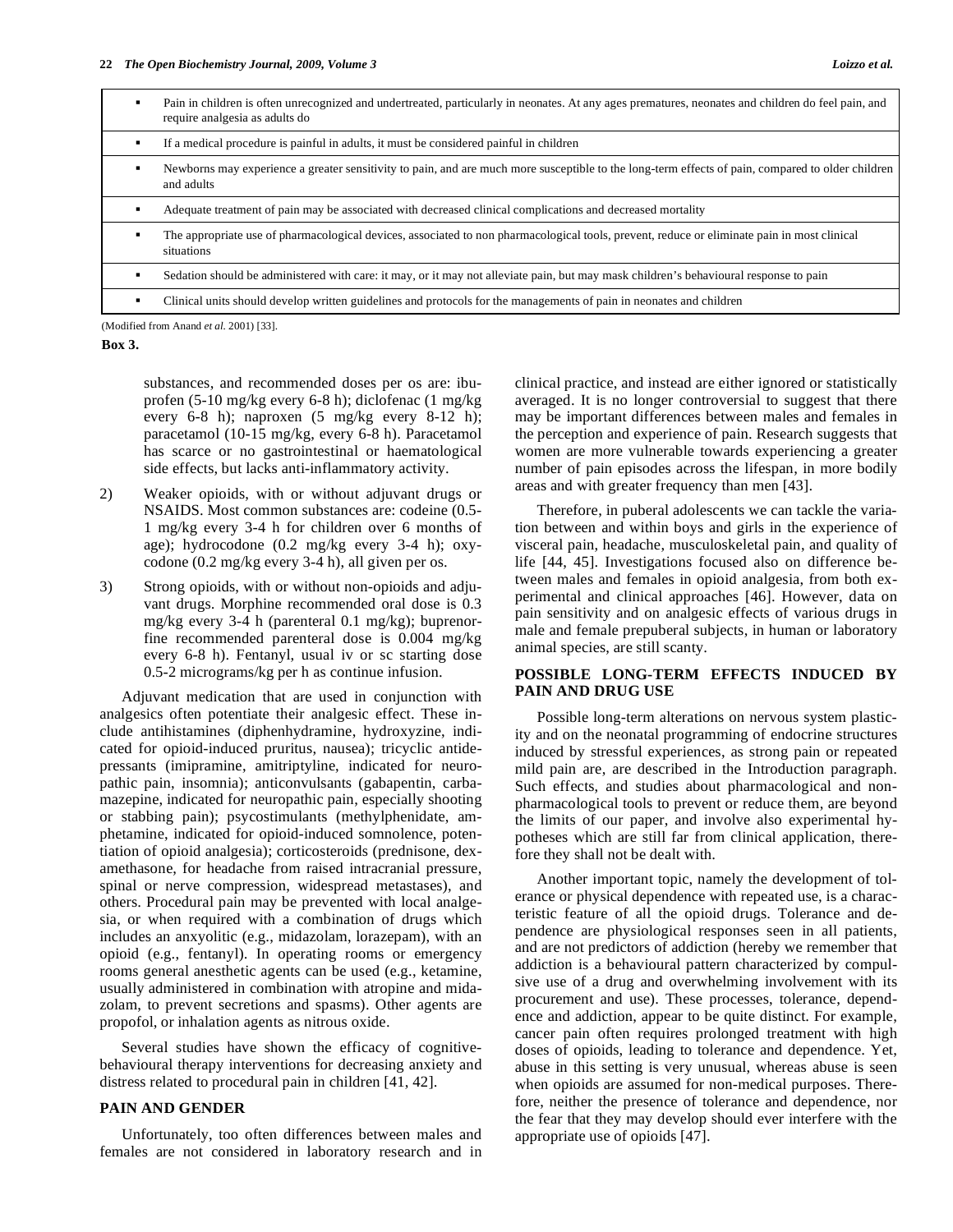### **LONG-TERM PAIN AND PAIN DURING TERMINAL CARE**

 It is suggested that in a health district of 250000 people, with a child population of approximately 50000, in one year, 50 children are likely to have a life-limiting condition, about half of whom will need active palliative care at any one time, and 5 are likely to die of

a life-limiting condition, and of these,

- 2 will die from cancer
- 1 of heart disease
- 2 of other life-limiting condition

(modified from Anonymous, 1997) [28].

 Existing knowledge provides a basic approach for relieving cancer pain and chronic pain that can be implemented in developed and developing countries alike. Children with cancer or with severe life-limiting conditions do not need to suffer unrelieved pain. Effective pain management and palliative care are among major priorities of the WHO cancer programme. Pain management must begin when a child is first diagnosed with cancer and must continue throughout the course of the illness. Analgesic and anaesthetic drug therapies are essential in controlling pain and should be combined with appropriate psychosocial, physical, and supportive approaches to this problem [48].

 In developed countries cancer is the leading cause of death from disease in 1-14 year-olds; approximately a figure of 70% of children can be cured if the disease is diagnosed early and appropriately treated, depending on the diagnosis type and precocity. Most children who live in developing countries do not receive curative therapies: often the disease is advanced by the time of diagnosis and curative therapies are frequently unavailable, or peoples cannot afford them. Countries differ widely in their diagnostic capabilities and reporting systems, however data in developed countries indicate that all children with cancer do experience disease- or treatment-related pain, with more than 70% of them suffering from severe pain at some point. Although the means exist for its effective relief, children's pain is often not recognized or, if recognized, may be inadequately treated, even when sufficient resources are available [49, 50].

 In Table **4** are depicted the expenses for opioid drugs in 11 of the European Countries, normalized in percent over the total drugs expense, in the whole population. Opioid drugs expenses are good parameters indicating the quality of cancer chronic pain therapy. Ratio between the highest users (Ireland and UK) and lowest users (Italy and Portugal) is in the order of 7.3.

 Unrelieved pain places a heavy burden on children and families, and also on medical structures:

- Children become afraid of actual and future pain, and develop mistrust and fear of hospitals, medical staff and treatment procedures.
- Parents and other relatives often feel angry and distrustful towards the medical system, and experience depression and guilt about being unable to prevent the pain.

**Table 4. Opioid Drugs Expenses in European Countries (Expressed in % of Total Expense for all Drugs)** 

| 1) Ireland 2.17   |
|-------------------|
| 2) UK 2.05        |
| 3) Germany 1.89   |
| 4) Austria 1.63   |
| 5) France 1.52    |
| 6) Finland 0.74   |
| 7) Spain 0.73     |
| 8) Belgium 0.69   |
| 9) Greece 0.51    |
| 10) Italy 0.30    |
| 11) Portugal 0.28 |

(From WHO, 1990) [40].

Poorly managed pain affects health careworkers: it numbs their compassion, creates guilt, and encourages denial that children are suffering.

 Comprehensive care of children with cancer or other lifelimiting diseases includes curative therapies, pain management, and symptoms control, plus compassionate support both for the children and for their families. Parents and children require special psychosocial and spiritual support to help them learn to live with cancer. In some specialized centers, this type of support is provided from the time of diagnosis throughout the child's medical care. Other centers continue to focus exclusively on the medical management of the disease and show little understanding of adequate recognizing and facing all other problems, mainly analgesia, psychosocial and spiritual support. However, such an approach, i.e., global approach to child's needs, is central to the concept of palliative care, and should be part of any health structure which is devoted to admit and cure children. Often there is wide gap between what is known and what is practised; health-care workers may lack information about pain systems, metods of pain assessment, and effective means of relieving mild to severe and cancer pain. Therefore, at least two priorities appear to exist in this field:

 First, educational priority. Training programmes for health-care workers should contain essential guidelines for relieving pain in children.

 Second, organizative priority. The staff of every hospital and cancer unit should include individuals with expertise in pain management. Moreover, integrated organizative units for palliative care should be recognized as an an integral part of cancer care, and should make provision for psychosocial support for the family, who are the child's primary caregivers. Additional support is essential for the family of a dying child. Specialized home-care agencies, hospices, respite care homes, and palliative care units in hospitals may be considered for further assistance where needed.

 Complete understanding of these problems include also pain assessment and pain treatment during the dying process.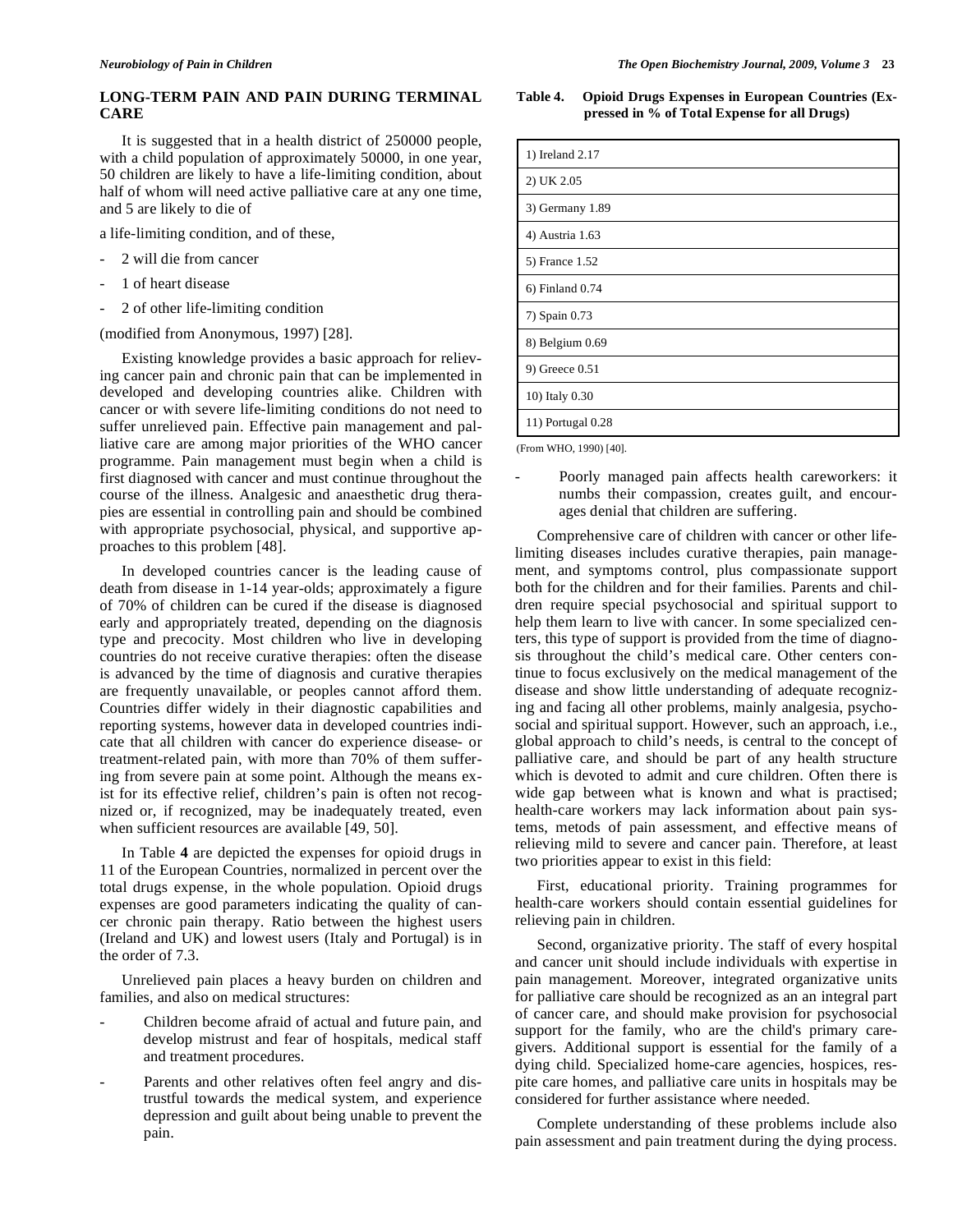A search of the literature on this subject resulted in only a few publications. However, the last period of life of a child suffering from cancer is of crucial importance not only for the child himself but fur his parents and relatives as well. The way the child dies will remain in the memory of his parents for ever. Multiple problems in management of dying child may arise during the last phase. Once again, a palliative care team consisting of medical and psychosocial staff, cannot avert approaching death, but can make it as peaceful and as free of suffering as possible [51, 52].

### **REFERENCES**

- [1] Anand, K.J.; Hickey, P.R. Pain and its effects in the human neonate and fetus. *N*. *Engl*. *J*. *Med*., **1987**, *317*, 1321-1329.
- [2] American Academy of Pediatrics. The assessment and management of acute pain in infants, children and adolescents. *APS. Bull*., **2001**, *11*, 1-12.
- [3] Marin-Padilla, M. Structural organization of the human cerebral cortex prior to the appearance of the cortical plate. *Anat*. *Embryol*. (Berl), **1983**, *168,* 21-40.
- [4] Molliver, M.E.; Kostovic, I.; Van Der Loos, H. The development of synapses in cerebral cortex of the human fetus. *Brain Res*., **1973**, *50,* 403-407.
- [5] Bijlani, V.; Rizvi, T.A.; Wadhwa, S. Development of spinal substrate for nociception in man. *NIDA Res*. *Monogr*., **1988**, *87*, 167- 179.
- [6] Charnay, Y.; Paulin, C.; Chayvialle, J-A.; Dubois, P.M. Distribution of substance P-like immunoreactivity in the spinal cord and dorsal root ganglia of the human foetus and infant. *Neuroscience*, **1983**, *10,* 41-55.
- [7] Begeot, M.; Dubois, M.P.; Dubois, P.M. Immunologic localization of alpha- and beta-endorphins and beta-lipotropin in corticotropic cells of the normal and anencephalic fetal pituitaries. *Cell Tissue Res*., **1978**, *193,* 413-422.
- [8] Taddio, A.; Katz, J.; Ilersich, A.L.; Koren, G. Effect of neonatal circumcision on pain response during subsequent routine vaccination. *Lancet*, **1997**, *349,* 599-603.
- [9] Grunau, R.V.; Whitfield, M.F.; Petrie, H.J. Pain sensitivity and temperament in extremely low-birth-weight premature toddlers and preterm and full-term controls. *Pain*, **1994**, *58*, 341-346.
- [10] Lidow, M.S. Long-term effects of neonatal pain on nociceptive systems. *Pain*, **2002**, *99*, 377-383.
- [11] Pieretti, S.; D'amore, A.; Loizzo, A. Long-term changes induced by developmental handling on pain threshold: effects of morphine and naloxone. *Behav. Neurosci*., **1991**, *105*, 215-218.
- [12] D'amore, A.; Mazzucchelli, A.; Renzi, P.; Loizzo, A. Effect of naloxone on the long-term body weight gain induced by repeated postnatal stress in male mice. *Behav*. *Pharmacol*. **1996**, *7*, 430-436.
- [13] Loizzo, A.; Loizzo, S.; Lopez, L.; D'Amore, A.; Renzi, P.; Spampinato, S.; Di Carlo, S.; Bacosi, A.; Zuccaro, P.; Pacifici, R. Naloxone prevents cell-mediated immune alterations in adult mice following repeated mild stress in the neonatal period. *Br*. *J*. *Pharmacol*., **2002**, *135*, 1219-1226.
- [14] Loizzo, A.; Capasso, A.; Galietta, G.; Severini, C.; Campana, G.; Spampinato, S. Vas deferens response to selective opioid receptor agonists in adult mice is impaired following postnatal repeated mild stress. *Eur*. *J*. *Pharmacol*., **2003**, *458*, 201-205.
- [15] Franconi, F.; Diana, G.; Fortuna, A.; Galietta, G.; Trombetta, G.; Valentini, G.; Seghieri, G.; Loizzo, A. Taurine administration during lactation modifies hippocampal CA1 neurotransmission and behavioural programming in adult male mice. *Brain Res*. *Bull*., **2004**, *63*, 491-497.
- [16] Ruda, M.A.; Ling, Q.D.; Hohmann, A.G.; Peng, Y.B.; Tachibana, T. Altered nociceptive neuronal circuits after neonatal peripheral inflammation. *Science*, **2000**, *289*, 628-631.
- [17] Besson, J.M. The neurobiology of pain. *Lancet*, **1999**, *353*, 1610- 1615.
- [18] Fitzgerald, M.; Beggs, S. The neurobiology of pain: developmental aspects. *Neuroscientist*, **2001**, *7*, 246-257.
- [19] Tollison, C.D.; Satterthwaite, J.R.; Tollison, J.W. *Pratical pain management,* 3rd ed.; Philadelphia: Lippincott Williams & Wilkins, **2002**.
- [20] Emea, Committee for Medicinal Products for Human Use(CHMP): note for guidance on clinical investigation of medicinal products

for treatment of nociceptive pain. London, 21 November **2002**, CPMP/EWP/612/00.

- [21] Emea, Committee for Medicinal Products for Human use (CHMP): guidelinee on clinical investigation of medicinal products intended for the treatment of neuropathic pain. London, 18 November **2004**, CHMP/EWP/252/03.
- [22] Merskey, H.; Bogduk, N. Classification of chronic pain,  $2<sup>nd</sup>$  ed. Seattle: *IASP*, **1994**, pp. 6-36.
- [23] Gaukroger, P.B. Paediatric analgesia. Which drug? Which dose? *Drugs*, **1991**, *41*, 52-59.
- [24] Adirim, T.A.; Cheng, T.L. Overview of injuries in the young athlete. *Sports Med*., **2003**, *33*, 75-81.
- [25] White, J.R.; Dalton, H.J. Pediatric trauma: postinjury care in the pediatric intensive care unit. *Crit*. *Care Med*., **2002**, *30,* S478-488.
- [26] Slade, G.D. Epidemiology of dental pain and dental caries among children and adolescents. *Community Dent*. *Health*, **2001**, *18*, 219- 227.
- [27] Grazzi, L. Primary headaches in children and adolescents. *Neurol*. *Sci*., **2004**, *25*, S232-233.
- [28] Anonymous. A guide to the development of children's palliative care services. Published jointly by Association for Children with Life-threatening or Terminal Conditions and their Families, and Royal College of Paediatrics and Child Health, **1997**.
- [29] American academy of Pediatrics and Canadian Paediatric society. Prevention and Management of pain and stress in neonate. *Pediatrics*, **2000**, *105*, 454-461.
- [30] Chiswick ML. Assessment of pain in neonates. *Lancet*, **2000***, 355*, 6-8.
- [31] Mathew, P.J.; Mathew, J.L. Assessment and management of pain in infants. *Postgrad*. *Med*. *J*., **2003**, *79*, 438-443.
- [32] Royal College of Paediatrics and Child Health. Prevention and Control of pain in children. A manual for health care professionals. London: BMJ, **1997**.
- [33] Anand, K.J. Consensus Statement for the prevention and management of pain in newborn. *Arch*. *Pediatr*. *Adolesc*. *Med*., **2001**, *155*, 173-180.
- [34] ANAES. Evaluation et strategies de prise en charge de la douleur aigue en ambulatoire chez l'enfant de un mois à 15 ans. *Arch. Pèdiatr*., **2001**, *8*, 420-432.
- [35] Finley, G.A.; Mc Grath, P.J. Acute and procedure pain in Infants and children. *Progress in pain research and Management.* Issue 20. Seattle: IASP Press, **2001**.
- [36] Sturloni, N.; Garetti, E.; Paolucci, P. The development in the understanding of pain in children. *The Suffering Child*., **2003** Oct; 4: www.thesufferingchild.net
- [37] Maritano, M. Dolore e dolori. Manuale di diagnosi e terapia. CG Edizioni Medico Scientifiche srl, Torino, **2003**.
- [38] Frank, L.S.; Miaskowski, C. Measurement of neonatal responses to painful stimuli: a research review. *J*. *Pain Symptom Manage*., **1997**, *14*, 343-378.
- [39] Duhn, L.J.; Medves, J.M. A systematic integrative review of infant pain assessment tools. *Adv*. *Neonatal Care*, **2004**, *4*, 126-140.
- [40] World Health Organization. Cancer pain relief and palliative care: Report of a WHO Expert Committee. World Health Organization, Geneva, Switzerland, **1990**.
- [41] Jay, S.; Elliot, C.; Katz, E.; Siegel, S. Cognitive-behavioral and pharmacologic interventions for children's distress during painful medical procedures in children. *J*. *Cons*. *Clin*. *Psychol*., **1987**, *55*, 860-865.
- [42] Smith, J.; Barabasz, A.; Barabasz, M. Comparison of hypnosis and distraction in severely ill children undergoing painful medical procedures. *J.Coun. Psychol*., **1996**, *43*, 187-195.
- [43] Unruh AM. Gender variations in clinical pain experience. *Pain*, **1996**, *65*, 123-167.
- [44] Bingefors, K.; Isaacson, D. Epidemiology, co-morbidity, and impact on health-related quality of life of self-reported headache and musculoskeletal pain-a gender perspective. *Eur*. *J*. *Pain*, **2004**, *8*, 435-450.
- [45] Mayer, E.A.; Berman, S.; Chang, L.; Naliboff, B.D. Sex-based differences in gastrointestinal pain. *Eur*. *J*. *Pain*, **2004**, *8*, 451-463.
- [46] Fillingim, R.B.; Gear, R.W. Sex differences in opioid analgesia: clinical and experimental findings. *Eur*. *J*. *Pain*, **2004**, *8*, 413-425.
- [47] Gutstein, H.B.; Akil, H. *The pharmacological basis of therapeutics*, Goodman&Gilman's, Eds.; Opioid analgesics, 10<sup>th</sup> ed.; Mc Graw-Hill, **2001***.*